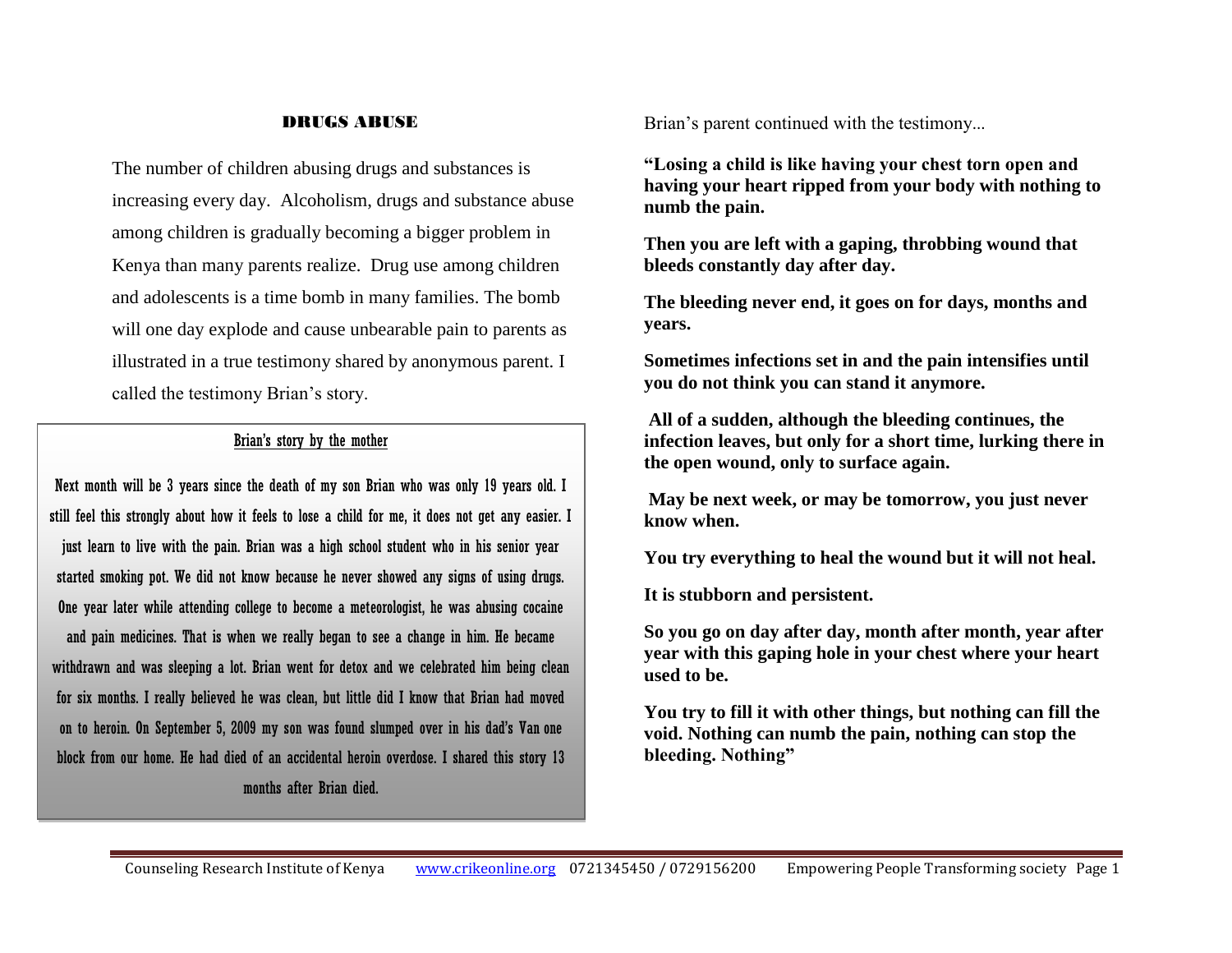The story of Brian is not uncommon. This story is a reality and a very real possibility for anyone. One day, one out of every four families will be impacted by alcohol and drug abuse. My concern is about preventing the same mistake that occurred in Brian's family to occur in our families today.

### *(Write all the lessons you can learn from the story of Brian about the dangers of using drugs to you and your family)*

Children and adolescents who want to be successful in life, education and career should:

- a. Make good use of available time and opportunities.
- b. Make use their energy positively.
- c. Ensure they have good health (mental, physical, spiritual )
- d. Establish and maintain good relationship with self, God and other people
- e. Be emotionally stable.

## (Honestly write the reasons why you want to stop drug abuse)

## UNDERSTANDING THE ROOTS OF DRUGS ABUSE



### (Honestly do a sincere self reflection and write down why you started or / and abuse drugs)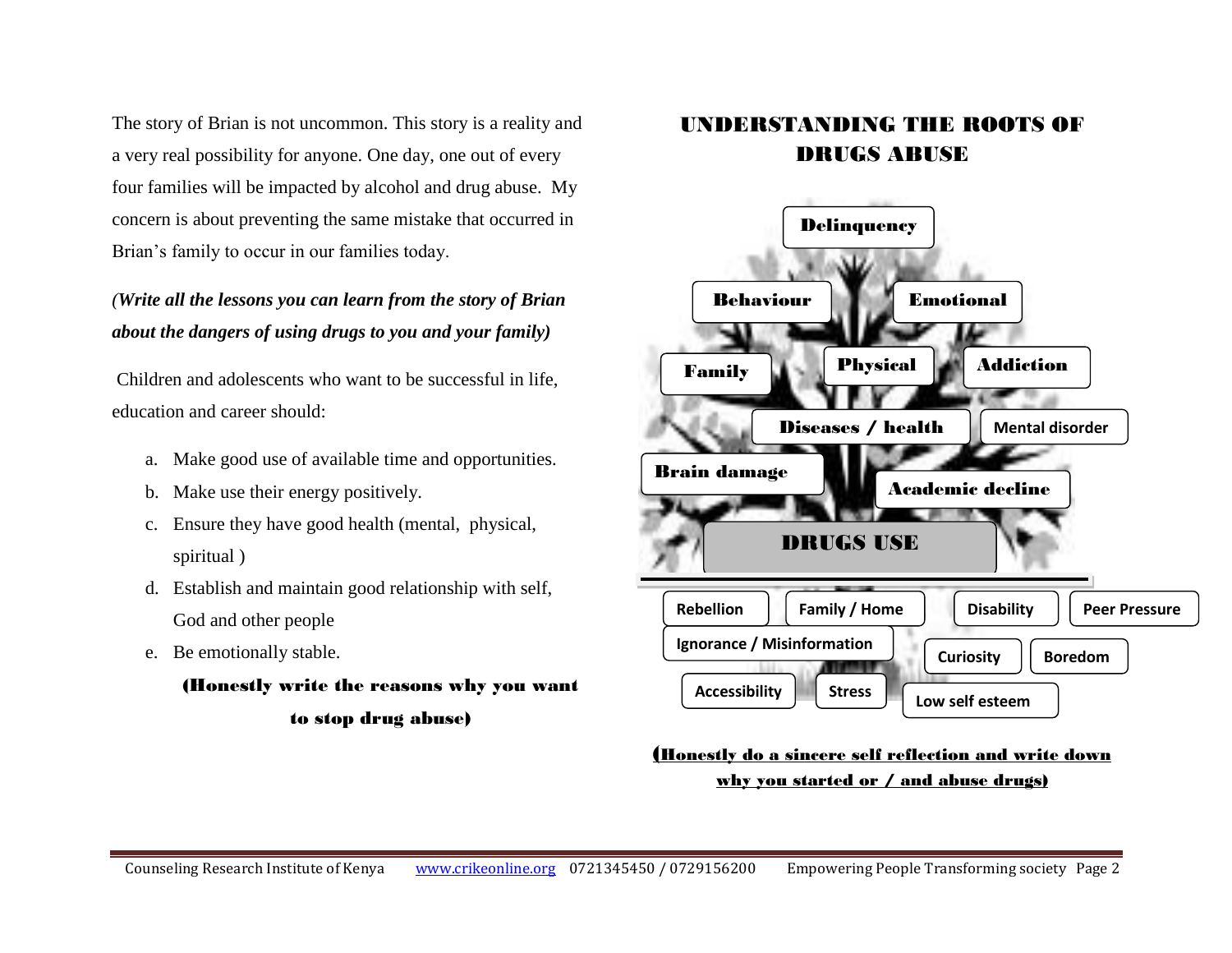## Reasons why children may abuse drugs and alcohol

- 1. **Availability of drugs**: Many drugs that are commonly abused are illegal. However, they are still available and accessible to children such as tobacco, alcohol, miraa, kubel and cocaine.
- 2. **Low self- esteem**: Children sometimes may take drugs to boost their self – worth or cover their feeling of inadequacy and inferiority complex.
- 3. **The need for acceptance**. Some children may turn to drug as a way of easing emotional problems. Children who feel unloved may turn to any group that is ready to accommodate them. Children who are unsuccessful and desperate in school and family life may turn to drugs and alcohol for comfort.
- 4. **Parental and significance others example**. Children tend to copy adults. Therefore, drug abuse is an attitude children learn from their parents and other adults in the society.
- 5. **Curiosity:** Children may take drugs and alcohol due the need of experimenting and desire for a pleasurable change in their state of mind.
- 6. **Peer influence:** Children may engage in drug taking due to the influence of their peers especially during adolescence. One may want to join a group of peers and be compelled to take drugs to conform to the group.
- 7. **Boredom:** Idleness among children may get them into drugs due to boredom. When children have no constructive activities they can engage in drugs and alcohol use to be busy. Parents should always ensure children are busy with constructive activities as a way of combating drugs abuse and alcohol use.
- 8. **Family breakdown**. Some drug problems affecting children are related to the breakdown of the family structure. Family breakdown includes;
	- Parents getting too much involved in their own things to an extent of excluding children.
	- Family divorce and separations. Some children who abuse drugs may be from families and homes without fathers. Boys from homes without male leadership may have no fatherly figures to identify with. Male children brought up by single mothers may develop feelings of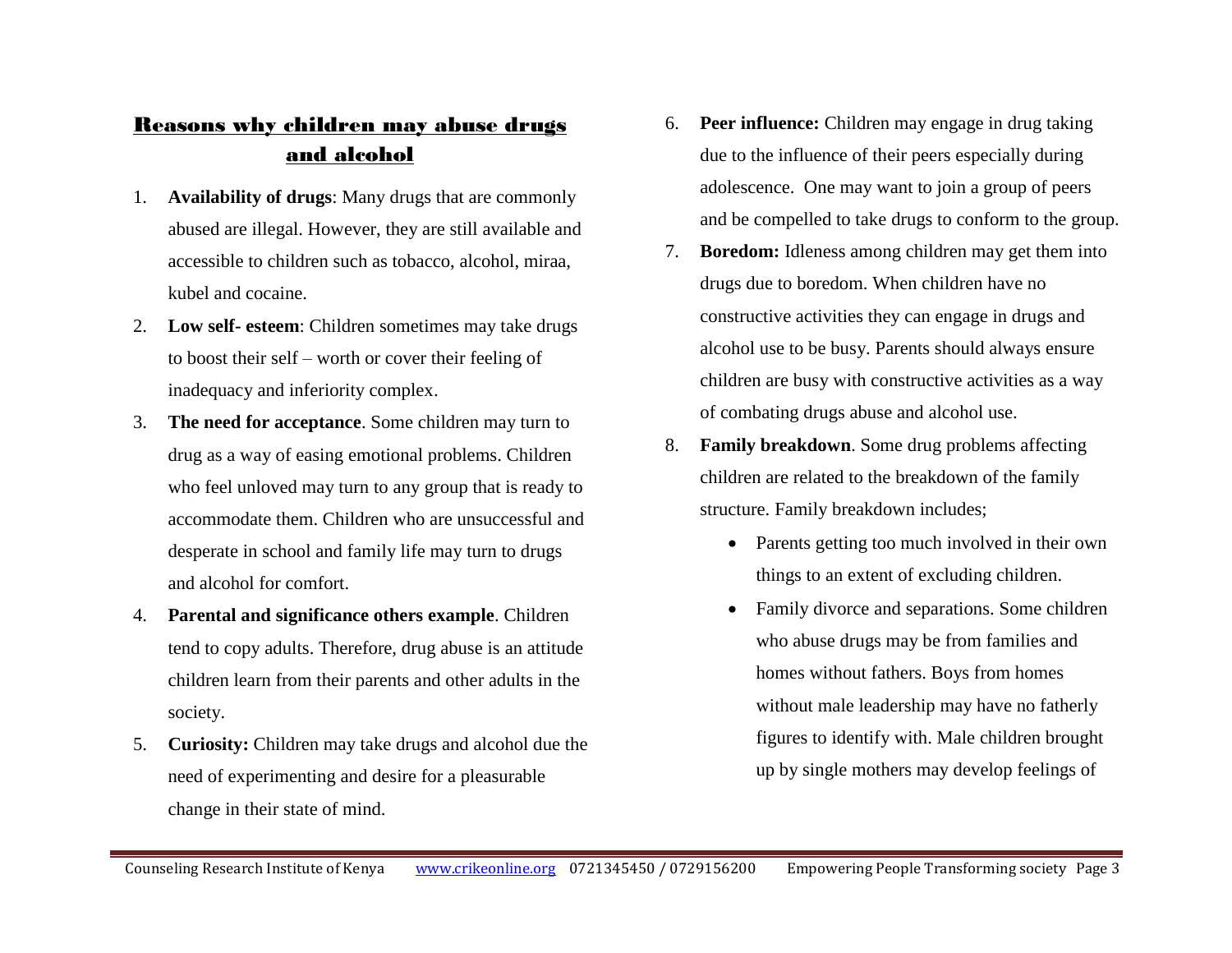inadequacy as they identify with their mothers. Such feelings may lead some to drug taking.

9. Influence of the rock music. Rock music tends to glorify the drug abuse culture. However, few parents understand the sub-culture jargon described through the words of hard rock and punk music. Children who are fun of such music may resort to drug taking as a way of identifying with such music and music heroes.

### (Honestly do a self examination and write done how drug abuse has been affecting your life negatively)

Addiction is a *progressive* condition that slowly exerts control on children. The control is both *psychologica***l** and *physica***l**.

### CYCLE OF ADDICTION

The cycle of addiction is the same for adults and children. The cycle has two conditions

- **Psychological effects:**
- **Physical effects**:



# What causes behaviour addiction in children?

Behaviour addiction in children can be caused by the following factors

### Stages of addiction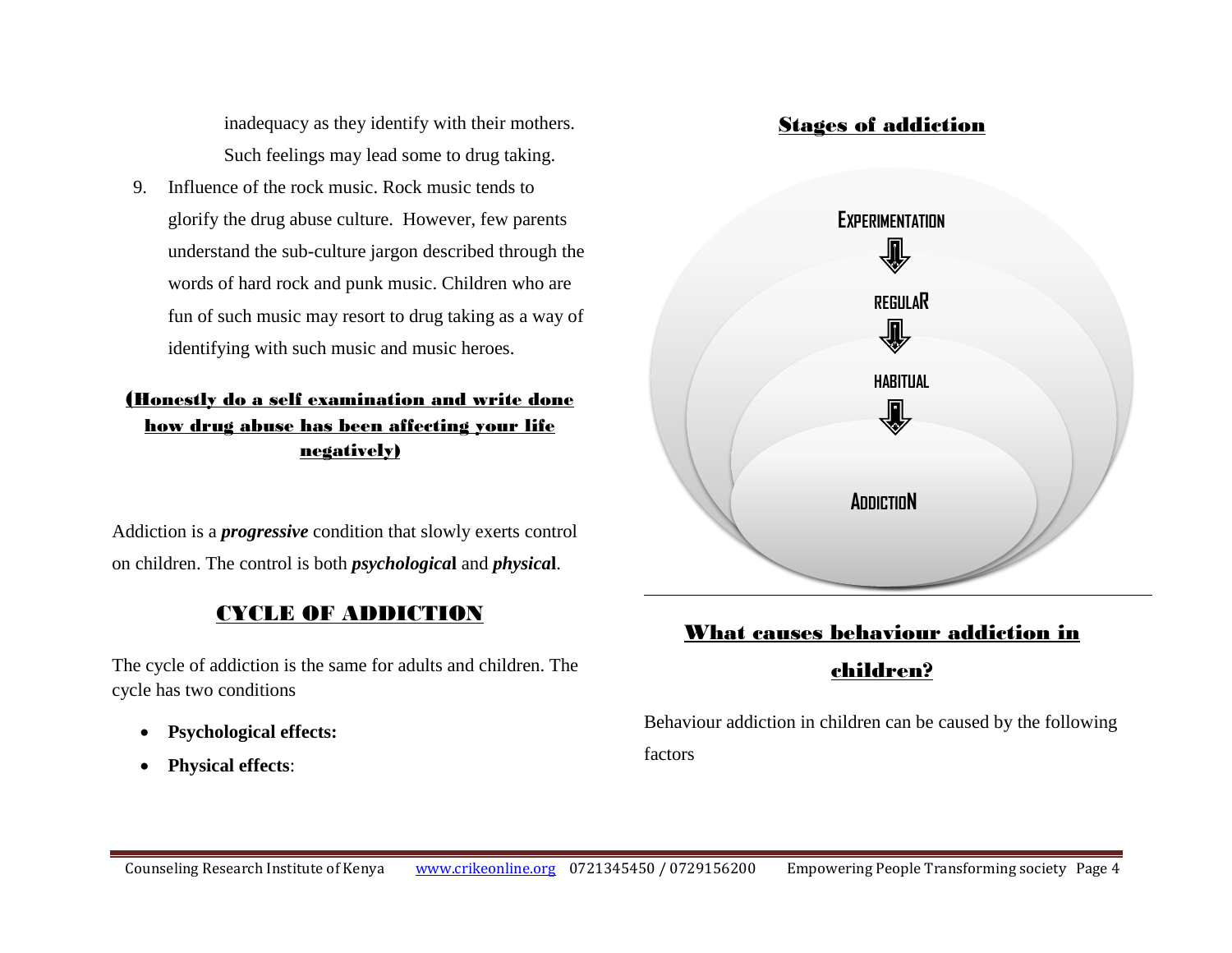- a. The family background.
- b. Children personality.
- c. The stresses of life.
- d. Reinforcement or rewards that come as a result of the addictive behaviour.
- e. Peer influence.

## Characteristics of children with drug **personality**

- i. They may not be interested in religion.
- ii. They may belong to unstable families.
- iii. They have do not care attitude (Apathy).
- iv. They may have high intellect.
- v. They are introverts.
- vi. They get easily influenced by peers.
- vii. They are likeable and friendly.
- viii. They may have few close friends.
- ix. They are quiet and peaceful.

*(Honestly do a personal self evaluation, which of the above characteristics are evident in you)*

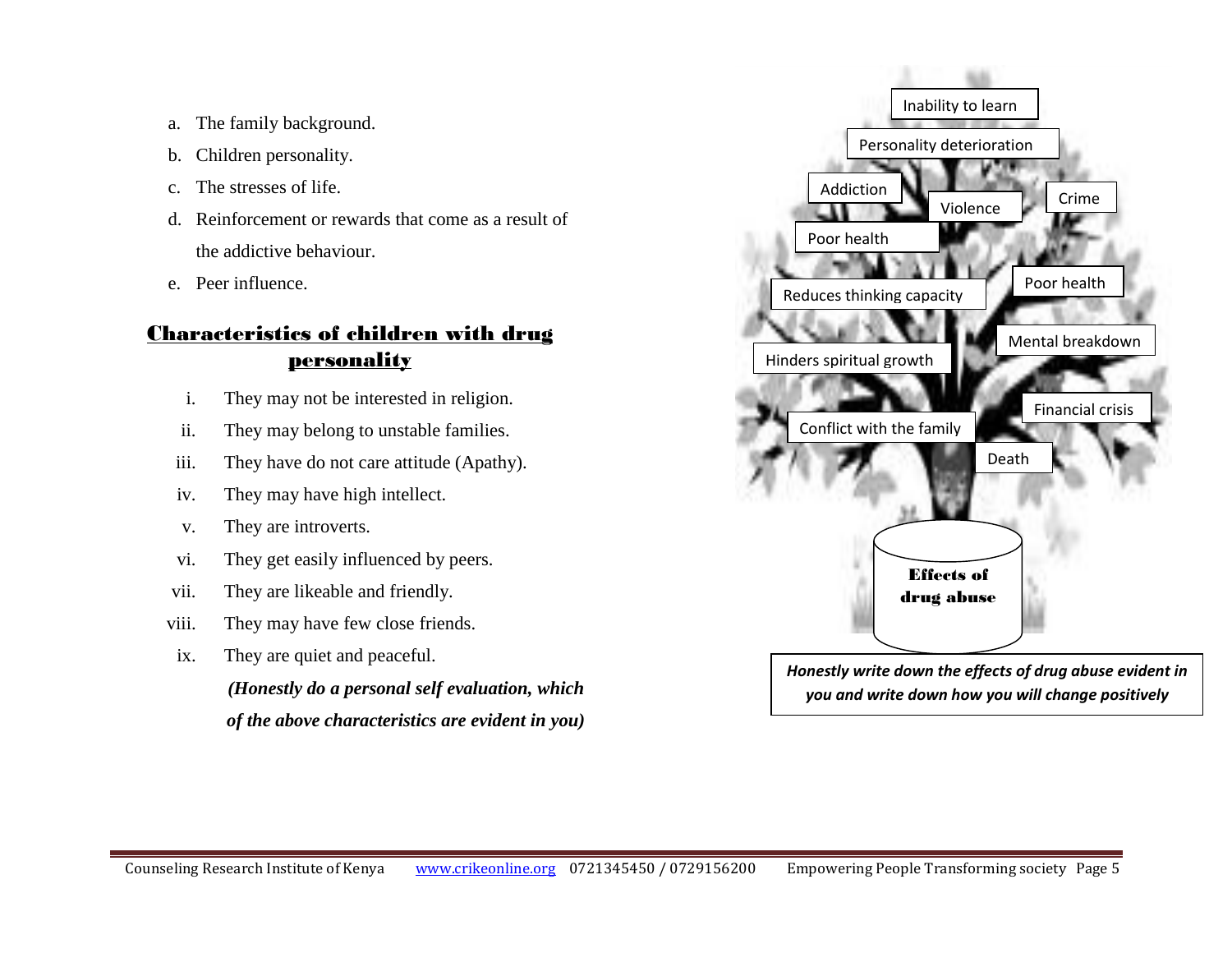#### **WHAT IS MARIJUANA?**

Marijuana refers to the dried leaves, flowers, stem and seeds from the hemp plant, cannabis sativa. The plant contains the mind altering (changing) chemical **delta-9 tetrahydrocannabinal** (**THC**) and other related compounds. Extracts with high amounts of THC can be made from the cannabis plant.

#### **WHAT ARE OTHER NAMES OF MARIJUANA?**

Marijuana is also known as cannabis, rock, grass among other names.

#### **LEGALIZATION**

Marijuana in Kenya and most parts of the world is classified as illicit drug. It is not permitted by state laws.

#### **WHO ABUSES MARIJUANA?**

The use of marijuana is widespread among young people and adults. Studies show that the rates of marijuana use among high school and college students in Kenya have been increasing.

#### **HOW DO PEOPLE USE MARIJUANA?**

People use marijuana in many ways. They include:

- Smoking in hand rolled cigarette or pipes or cigars
- To avoid inhaling smoke, people use vaporizers. These devices pull the active ingredients from the marijuana and collect their vapour in a storage unit. A person then inhales the vapour, not the smoke.
- Marijuana can be mixed with food (edibles such as brownies, cookies or candy or brew it as a tea.
- The newly popular method of use is smoking or eating different forms of THC rich resins like
	- o Wax or budder
	- o Hash oil / honey oil

#### **HOW MARIJUANA DOES AFFECT THE BRAIN?**

The effects of marijuana on the brain are both short and long term.

#### **SHORT TERM EFFECTS**

When a person smokes marijuana THC quickly passes from the lungs into the bloodstream. The blood carries the chemical to the brain and other organs throughout the body. The body absorbs THC more slowly when the person eats or drinks it. The use may feel the effects after 30 minutes to one hour.

THC acts on specific cell receptors that ordinarily react to natural THC chemicals in the brain. These natural chemicals play a role in normal brain development and functions.

Marijuana overactivates parts of the brain that contain the highest number of these receptors. This causes the "**high"** that users feel. Other effects include:

- Altered senses ( seeing brighter colours)
- Altered sense of time
- Changes in mood
- Impaired body movements
- Difficulty with thinking and problem solving

#### **LONG TERM EFFECTS**

Marijuana affects brain development. When a person start using marijuana at teenage, the drug may reduce thinking, memory and leaning functions and affect how the brain builds connections between areas necessary for these functions. Marijuana effects on thinking, memory and learning ability may last a long time or even can be permanent.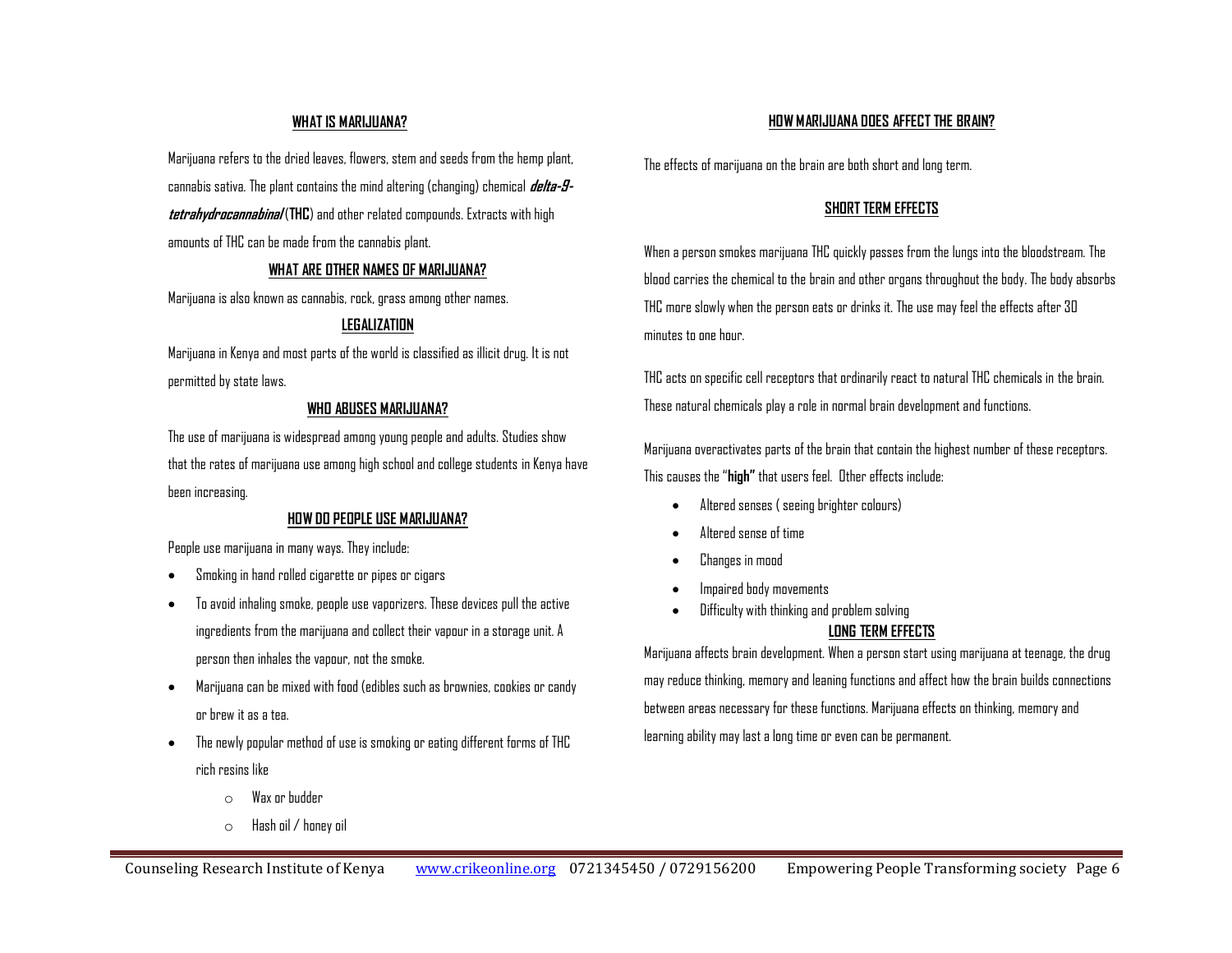Study shows that people who started smoking marijuana heavily in their teens and had an ongoing cannabis use disorder lost an average 8 IQ points between the ages 13 and 38 years. The lost mental abilities did not fully return in those who quit marijuana as adults.

#### **WHAT ARE THE OTHER HEALTH EFFECTS OF MARIJUANA?**

### Physical effects

- **Breathing problems**: Marijuana smoke irritates the lungs. Frequent marijuana smokers can have the same breathing problems that tobacco smokers have. These problems include daily coughs and phlegm, more frequent lungs illness and infections.
- **Increased heart rate**: Marijuana raises heart rate for up to 3 hours after smoking. This effect may increase the chance of heart attack.
- **Problem with child development during and after birth:** Marijuana use during pregnancy is linked to increased risk of both brain and behavioural problems in babies. If a pregnant woman uses marijuana, the drug may affect certain developing parts of the foetus's brain. The child such mothers may have problems with attention, memory and problem solving

#### Mental effect

Long term marijuana use has been linked to mental illness such as

Temporary hallucinations: Sensations and images that seem real though they are not.

- Temporary paranoia : Extreme and unreasonable distrust of others
- Worsening symptoms in patients with schizophrenia (a severe mental disorder with such symptoms as hallucinations, paranoia and disorganized thinking.

#### **HOW MARIJUANA DOES AFFECT A USER'S LIFE?**

Compared to non users, heavy marijuana users more often report the following

- Lower life satisfaction
- Poorer mental health
- Poorer physical health
- More relationship problems
- Less academies success / School drop out
- Less career success.
- Accidents and injuries

#### IS MARIJUANA A GATEWAY TO OTHER DRUGS?

Researchers suggest that marijuana use is likely to come before use of other drugs. The studies therefore support the idea of marijuana as a "gateway drug"

#### **IS MARIJUANA ADDICTIVE?**

Marijuana users can develop some degree of problems use leading to dependence and in severe cases takes the form of addiction**.**

#### HOW CAN PEOPLE GET TREATED FOR MARIJUANA ADDICTION?

Long term marijuana users trying to quit report withdrawal symptoms that make quitting difficult. These include:

- Sleeplessness
- Decreased appetite
- Anxiety
- Craving